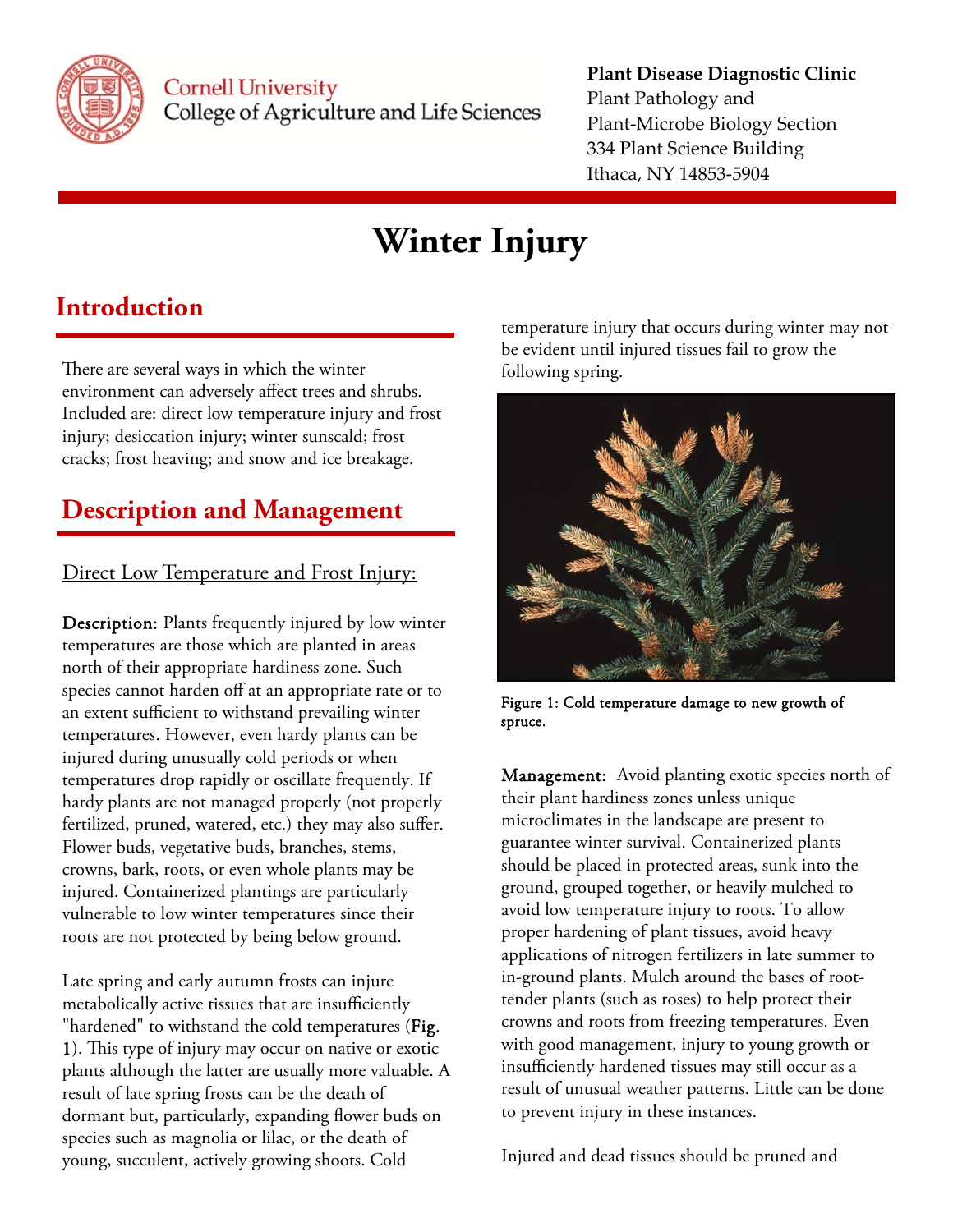discarded or destroyed to discourage invasion of the plants by disease organisms. Replace plants which are completely killed with species adapted for the appropriate plant hardiness zone.

#### Desiccation Injury:

Description: This type of injury, called "winter drying" or "winter burn", is usually observed in late winter or early spring on evergreen plants. Broadleaved evergreens such as rhododendron exhibit browning or even total necrosis of their leaf margins (leaf scorch) depending on the extent of injury. Narrow-leaved evergreens, such as white pine, exhibit slight browning of needle tips when injury is slight. Extensive injury may result in browning and premature abscission of entire needles. The injury occurs during sunny and/or windy winter weather when plants lose water from their leaves through transpiration faster than it can be replaced by roots which are in frozen soil.

Management: Plants which are properly watered during dry periods in late autumn are better equipped to withstand this type of injury. Thoroughly watering the soil around plants once every two weeks (once per week for new transplants) during extended dry periods throughout the growing season will also prove helpful. Placing a protective barrier of burlap over or around plants to protect them from winter winds and sun will help to reduce the incidence of this injury. Anti-desiccant sprays applied once in late autumn and again in mid-winter may also prove helpful.

#### Winter Sunscald:

Description: This type of injury occurs when the sun warms tree bark during the day and then the bark rapidly cools after sunset. These abrupt fluctuations are most common on south or southwest sides of trunks and branches, and they may kill the inner bark in those areas. Young and/or thin-barked trees are most susceptible to winter sunscald.

Management: Wrapping trunks of susceptible trees with protective "tree wrap" is the most effective way to minimize this type of winter injury. Be certain not to leave the wraps on too late into the spring.

#### Frost Cracks:

Description: Frost cracks are splits in bark and wood of a tree that result from rapid drops in temperature. They may be associated with internal defects resulting from previous injury to the trunk years prior to splitting. Defective wood does not contract as readily as the outer layers of healthy wood do when winter temperatures plunge rapidly. The strain between the outer, contracting layers of wood and the inner defect causes the outer layers of wood to crack. The initial crack is often accompanied by a loud snap. In winter, the crack may become wider or narrower during colder or warmer periods. Such frost cracks often close and callus over during the summer only to open again in subsequent winters. This callusing and recracking may lead to the formation of large "frost ribs" on the sides of affected trees.

Management: Avoid wounding the bark of trees when they are young. Be particularly careful not to bump trees when mowing near them. Mulch around young trees to eliminate the need for close mowing and to help prevent lawnmower injury. Large frost ribs can be braced to prevent reopening during the winter, thus enhancing callusing and healing. frost cracks in trees are ideal sites for the entrance of wood decay organisms. Affected trees should be checked regularly to insure they are free from serious decay and, therefore, not a hazard to surrounding buildings and living things.

#### Frost Heaving:

Description: Frost heaving of new transplants and small shrubs during the winter will expose plant roots to severe above-ground winter conditions which include cold temperatures and drying wind and sun. Freezing and drying injury to roots, if extensive enough, can result in the death of the heaved plants.

Management: Proper mulching around the base and entirely over the root zone of plants will help prevent the soil from frequent freezing and thawing conditions which are most responsible for heaving. Replant heaved plants quickly if possible and mulch around them. Wait until spring to determine the extent of injury and need for replacement.